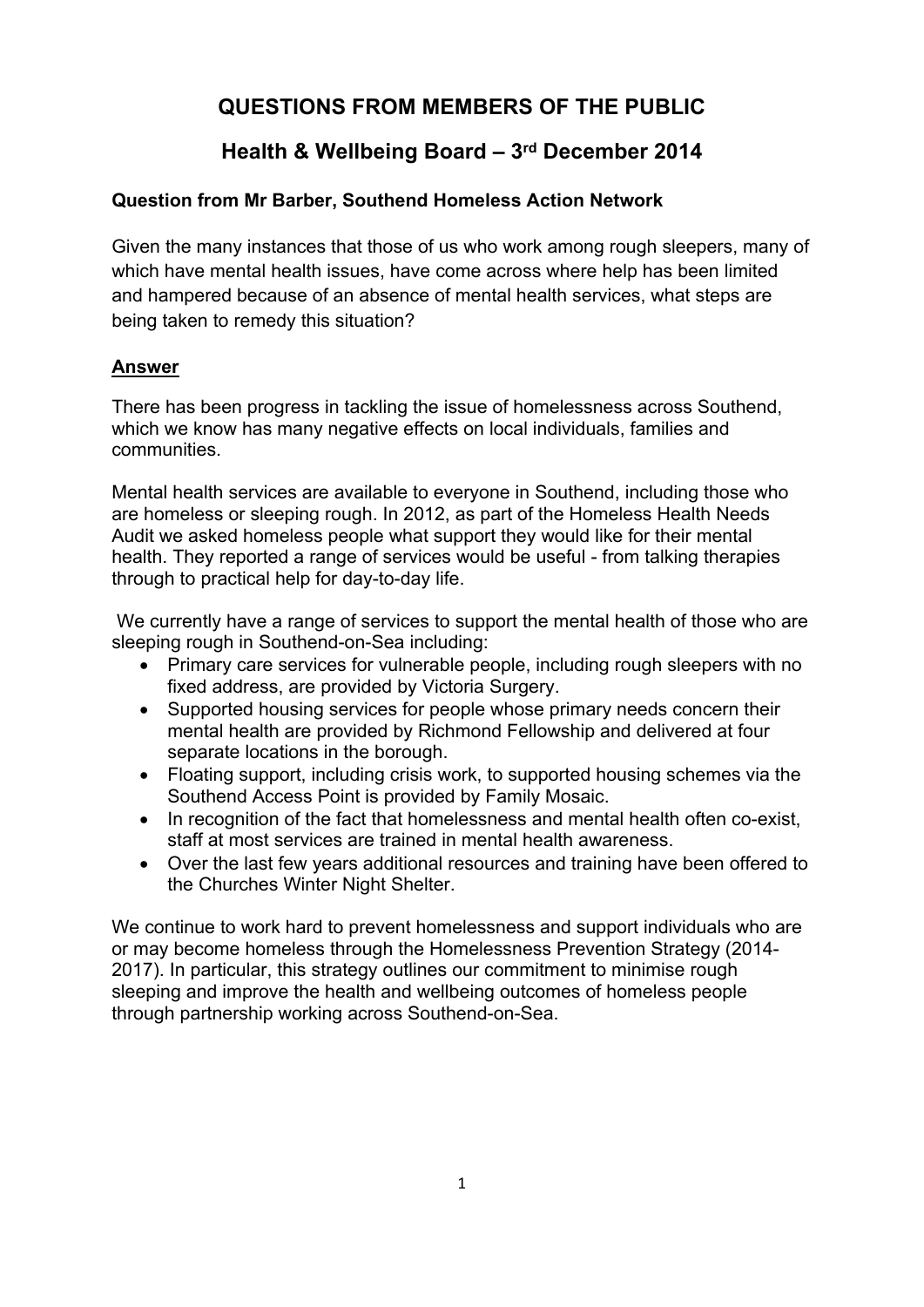### **Question from Mr Ali to the Chair of the Health and Wellbeing Board**

#### **Weight Management Services**

Southend Clinical Commissioning Group (CCG) is working with six other CCGs across Essex to commission (buy) a Specialist Weight Management Service.

Currently there are four levels (known as tiers) of services offering help and support to people with obesity in Essex. The layers of services looks like this, with Tier 1 being fairly low-level intervention (reinforcing healthy eating messages etc.) through to Tier 4 which is for a major intervention i.e. weight loss surgery (bariatric surgery)

Within Southend, the first two tiers of services are commissioned and managed by the Public Health Team in Southend Borough Council.

Please could the Health and Wellbeing Board provide details of the health services being commissioned by Southend Council's Public Health Team to offer help and support to people with obesity in Southend that are identified to be in Tiers 1 and 2 showing the measures being taken to ensure these services are of good quality, safe and easily accessible?

### **Answer:**

The Public Health Team in Southend-on-Sea Borough Council commissions a range of Tier 1 and Tier 2 services for the management of overweight and obesity.

The Tier 1 service includes a Health Trainer service which is provided by Parkwood Healthcare. This provides one-to-one behaviour change support for a range of lifestyle behaviours, including goal setting around healthy eating, physical activity and weight management.

This service is based on a nationally evaluated model; all health trainers and volunteers are accredited and have a behaviour change qualification. Residents are able to self-refer to this service.

The other Tier 1 provision that is not commissioned but supported by Public Health, includes the Exercise on Referral scheme. This is a 12 week programme delivered by qualified instructors at the Southend Leisure and Tennis Centre. This scheme is monitored against a National Quality Assurance Framework for exercise referral programmes.

The current Tier 2 services include:

 A "Gateway" provided by Parkwood Healthcare. The Gateway provides an initial assessment, motivational interviewing and goal setting and helps the client to choose the most appropriate Tier 2 service to attend. The Gateway follows up the client on completion of their programme to encourage continued weight reduction or weight maintenance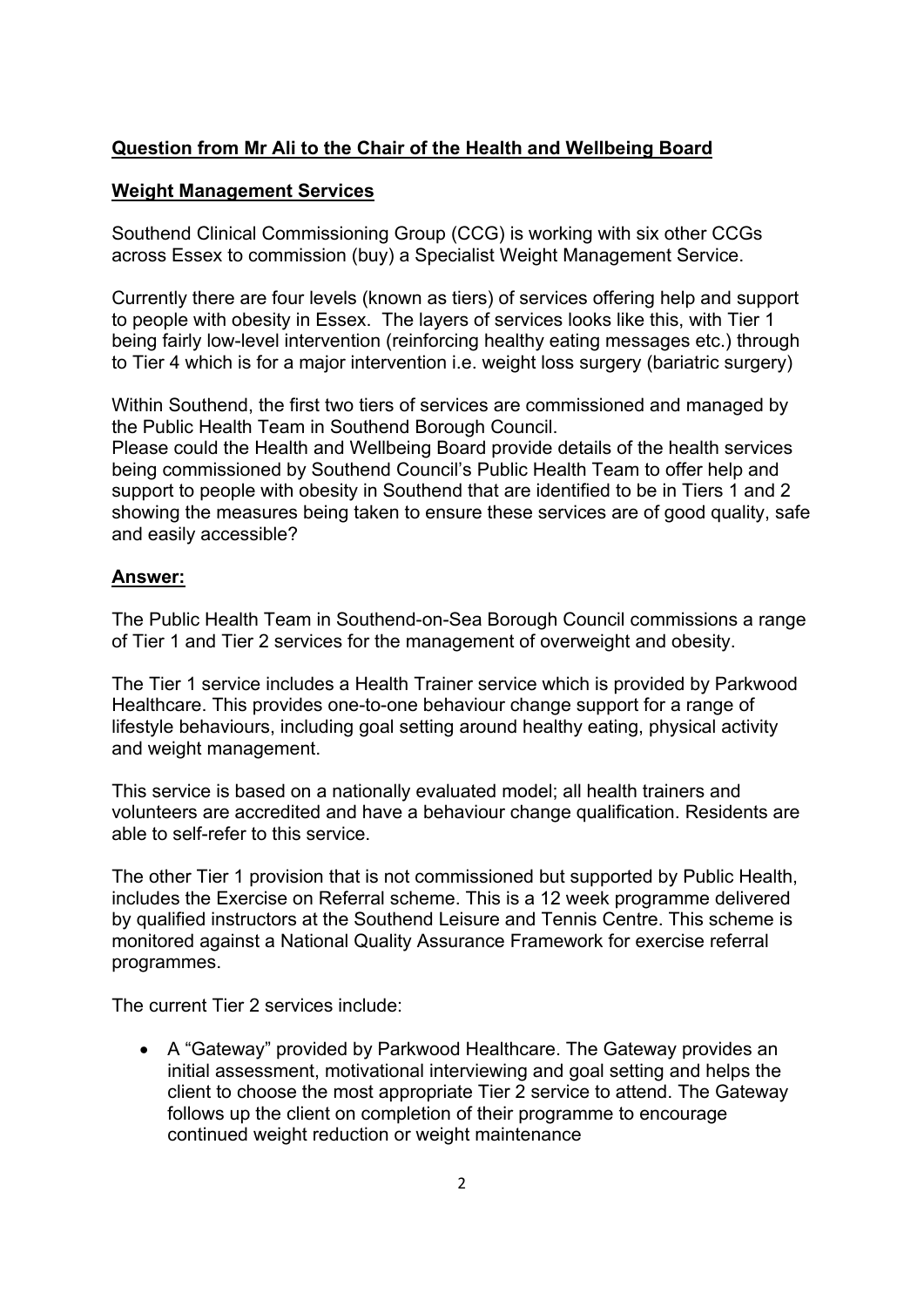• Three Tier 2 providers: Active Life for a Healthier You, MoreLife Slimming World

The three options provide choice and enables clients to access the most appropriate service for them. Each of these services meets the NICE Guidelines for Tier 2 provision. All Tier 2 services require referral by a healthcare professional.

Tier 1 and 2 services are monitored by Southend Public Health Team to ensure performance against the service specification, which require all services to have appropriate quality, safety and access standards.

## **Questions from Mr Gordon Barton & Mrs Alison Barton & Ms Sharon Diack in respect to Mental Health Therapy Resource Service to the Chair of the Health & Wellbeing Board**

## *Question from Mr Barton/Mrs Barton*

We understand that Southend Council has passed a budget As part of that budget, funding for staff positions for those whose roles are supporting those with Mental Health disorders is to be significantly reduced.

Our understanding is between 6-9 positions are being cut.

We are concerned at those cuts particularly as mental ill health accounts for 28% of the total burden of disease but only 13% of the NHS funding.

Please can you explain why these roles have targeted and how Southend is intending to meet its duty of care obligations?

### *Question from Ms Sharon Diack*

I am currently a service user with Mental Health Therapy Service which is run from the SEPT office in London Road Westcliff On Sea Essex.

I have been a service user for a number of years now and currently attend groups on a Tuesday and Friday, I also attend a swimming group on a Wednesday. I find these 'groups' invaluable to me and keeping my mental health on an even keel.

Recently it has come to my attention that Southend Borough Council are getting rid of 6 members of staff, 1 of which had already decided to retire. The staff in question were only recently told of the decision even though I have heard that it was made last October. The service users have NOT officially been told that the services/groups that we attend and are staffed by said staff will be ending either! Some mental health users, myself included do NOT adjust to change and loss very well so I feel this has been badly managed!

Apparently they are going to bring in SDS ( Self Directed Support ) for every service user that meets the criteria of needing it. The ones, like myself, who are not deemed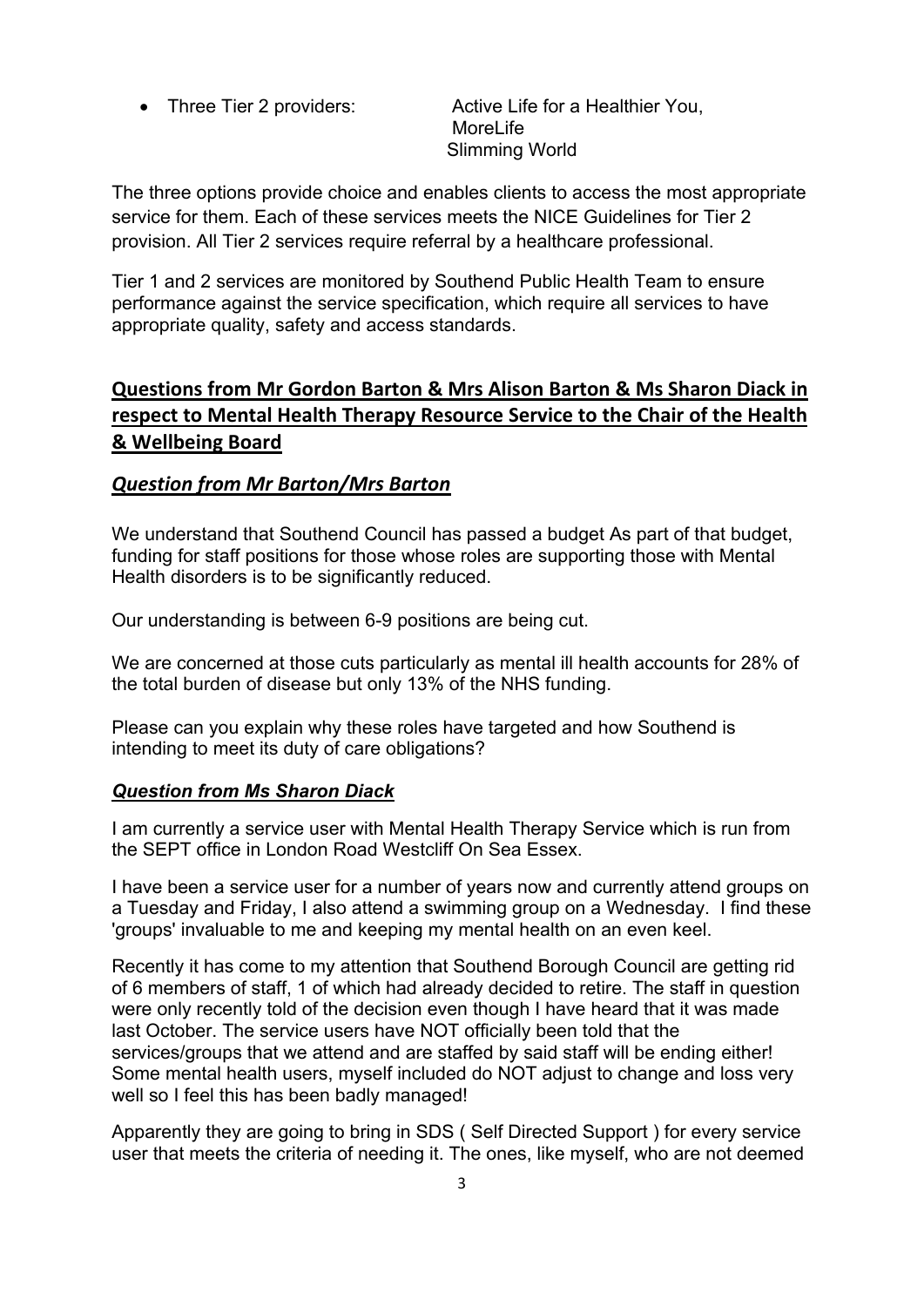to be too unwell and are managing their mental health problems will NOT meet the criteria, therefore, not get any SDS, which will leave them and myself without ANY support. The reason I personally manage my mental health is through using the services I currently receive 'My Groups' as I call them. Without those I would most definitely struggle and who knows what might happen. If I got that bad to warrant another hospital admission, where would I be placed? There has been a ward at Rochford and a ward in Basildon that have already been closed, so with less wards and less services/groups what will happen?

The Council have said that this has been done to save £250.000, at what cost though? I can assure you that if this plan does go ahead it will end up costing a hell of a lot more than what they are trying to save!

#### **Answer**

As Chair of the Health and Wellbeing Board I have been clear on my views that I want to see improvements to Mental Health being given a high priority and I would therefore never endorse any changes that would reduce the quality of any Mental Health Services in Southend.

I would also like to clarify that the decision was made at full Council on  $26<sup>th</sup>$ February 2015 and not in October 2014. Staff were informed prior to the Council meeting and weekly meetings have taken place with them since the decision was made. Of the 6 staff within the current service who are employed by the Council and have been seconded to South Essex Partnership Trust (SEPT) for sometime, one is due to retire. The Council working with SEPT will be looking to redeploy the remaining staff wherever possible. Planning for the transition from the Resource Therapy service to other services is currently underway and communication with service users and carers will be made available shortly.

This decision was made in the context of the Council having to make savings of £11.7m this year and over £51m over the last five years due to central government cuts. The number of Council employees over this period has substantially reduced. In these circumstances no area of the council's work has remained unaffected by cuts.

Following the approval of the Mental Health strategy for South Essex in 2013 and the impending introduction of the Care Act, the way mental health services are provided need to change to give individuals more control and choice over what support they feel will best meet their needs. This will help to promote an individual's recovery through a more personalised approach and support.

To achieve this health bodies and local authorities have had to review how they commission and fund mental health services locally. There is a need to move away from restrictive and defined `block' contracted services that are offered to `groups' of people, to much more personalised care and support through the use of individual personal budgets and direct payments which give more choice, control and flexibility to the individual over the support they feel they need.

The Resource Therapy Service is a block contracted service and with many more individuals now choosing the alternative of personal budgets, such block, contracted services are no longer viable or desirable as a first option to many people.